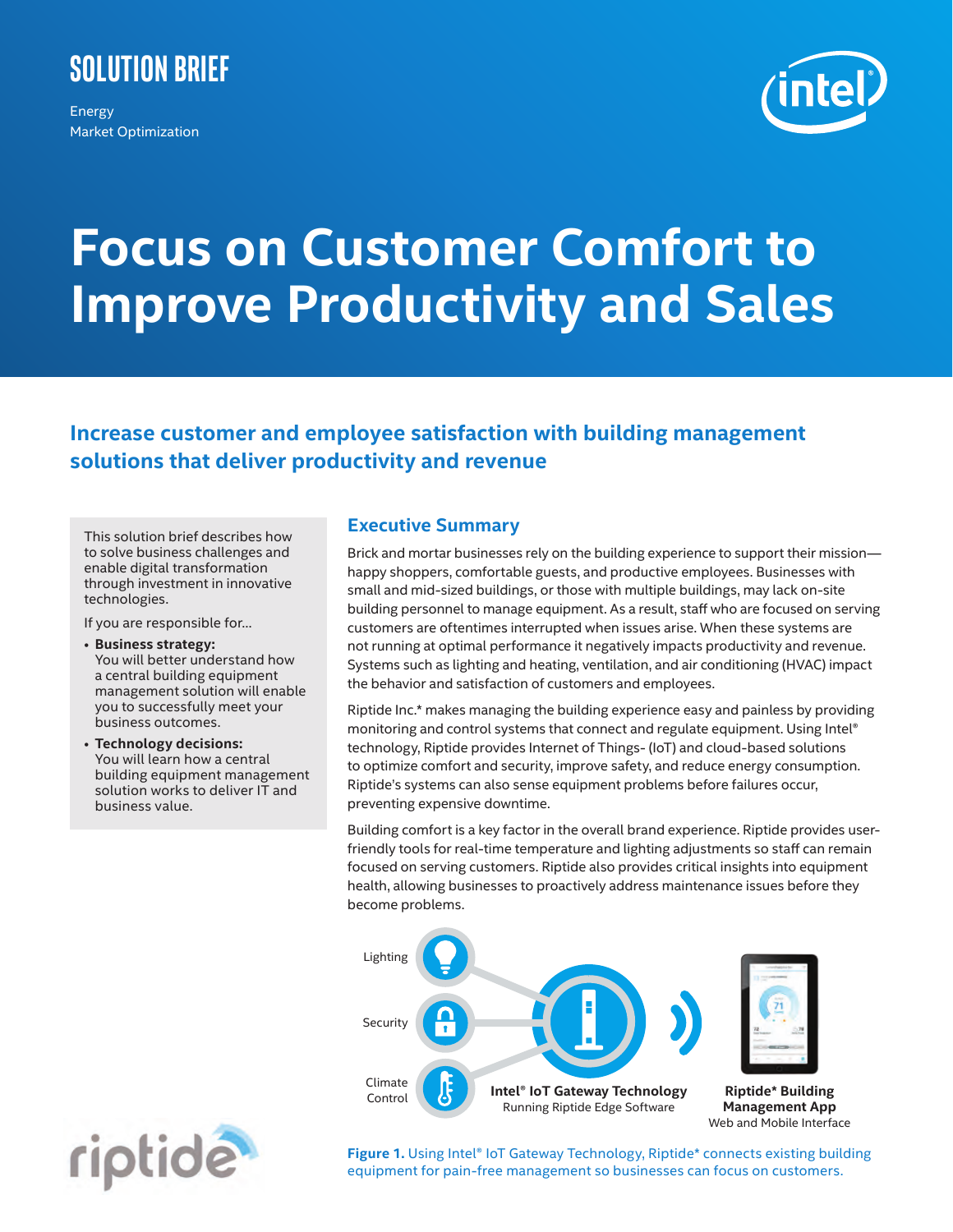# **Business Challenge: Building Systems Impact Business Performance**

Businesses with small or mid-sized buildings (up to 50,000 square feet) seldom own expensive building automation systems (BASs). Facility management resources are limited and staff are focused on running the day-to-day business and keeping customers happy, not on monitoring behindthe-scenes mechanical, electrical, and plumbing equipment. But systems such as lighting and heating, ventilation, and air conditioning (HVAC) can be key to the overall comfort and experience of building occupants. When these systems fail it can result in a loss of productivity and even revenue.

Building equipment is often in out-of-the-way locations (such as roof tops or back rooms) and staff lack visibility into its performance. This makes it difficult or impossible to predict problems. System failure often occurs during peak-load times when already compromised equipment is pushed to the limit. Heating systems can fail during the coldest months of winter, exposing workers to frigid temperatures. And air conditioners often fail during heat waves, leaving retail staff to swelter in hot, empty stores.

Businesses with small and mid-sized buildings need affordable and easy-to-use solutions that integrate building systems and provide real-time visibility into their performance, which in turn can optimize occupant comfort while also providing important insights into the health of equipment.

# **Real-time Visibility Provides Important Insights**

Whether buildings are used for retail, office, or educational purposes, the occupants' building experience impacts the performance of the business or institution. Keeping building systems that provide lighting, temperature control, ventilation, and security working optimally can make a difference.

# **Comfortable Retail Customers Spend More Money**

Brick and mortar retailers focus heavily on brand experience. Customers' perception of products and services directly correlates to how much money they spend. It also determines how likely they are to promote that brand to others—a critical form of marketing that relies on the customer's first-hand experience.

Building systems that manage temperature, lighting, and environmental safety are often-overlooked influencers of the brand and shopping experience. From the safety of food products to the cleanliness of the restrooms, the holistic customer experience goes far beyond products and services.

# **Solution Benefits**

- **Increased performance and revenue.** Customers judge brand experience on a number of factors, including environment. Building temperature and lighting affect the customer experience, and Riptide helps businesses optimize the comfort of buildings to increase sales and employee productivity.
- **Reduced maintenance and energy costs.** Riptide helps businesses predict necessary maintenance before equipment fails so repairs can be scheduled during non-peak hours. It also provides insights into energy consumption, making it easier to adjust operations and equipment for greater efficiency.
- **Improved safety and security.** Business owners can use Riptide's cloud-based technology solutions to easily monitor temperature, lighting, and access to buildings. Whether the concern is food safety or protecting inventory, the responsibility of security and safety no longer rests solely on multiple staff members in varied locations whose job is to focus on making sure customers are satisfied.

A recent survey conducted by Riptide\* suggests that comfortable shoppers spend more money. When asked about their retail shopping experience, 70 percent of respondents reported that they will go elsewhere if the store is too hot, too cold, or too stuffy. Of those shopping for a specific item, customers might purchase only that item without browsing other products[.1](#page-3-0)

#### **Students Perform Better in Quality Indoor Conditions**

Students who attend schools with well-ventilated classrooms, comfortable temperatures, and lighting that simulates natural sunlight are better able to focus on their work. The Journal Behavioral and Brain Sciences states: "Inadequate lighting, noise, low air quality, and deficient heating in the classroom are significantly related to worse student achievement."<sup>[2](#page-3-1)</sup>

Schools present additional challenges for administrators and facility managers because the buildings are often decades and in some cases centuries—older than contemporary buildings. Additionally, some schools are subject to tight budgets and resource constraints. Optimizing these buildings for student learning must be affordable and provide a clear return on investment through improved student performance, increased enrollment, or decreased operating costs.

"If the store is uncomfortable, it shows an inattention to customer satisfaction, and I do not wish to spend time or money there." **— Survey respondent**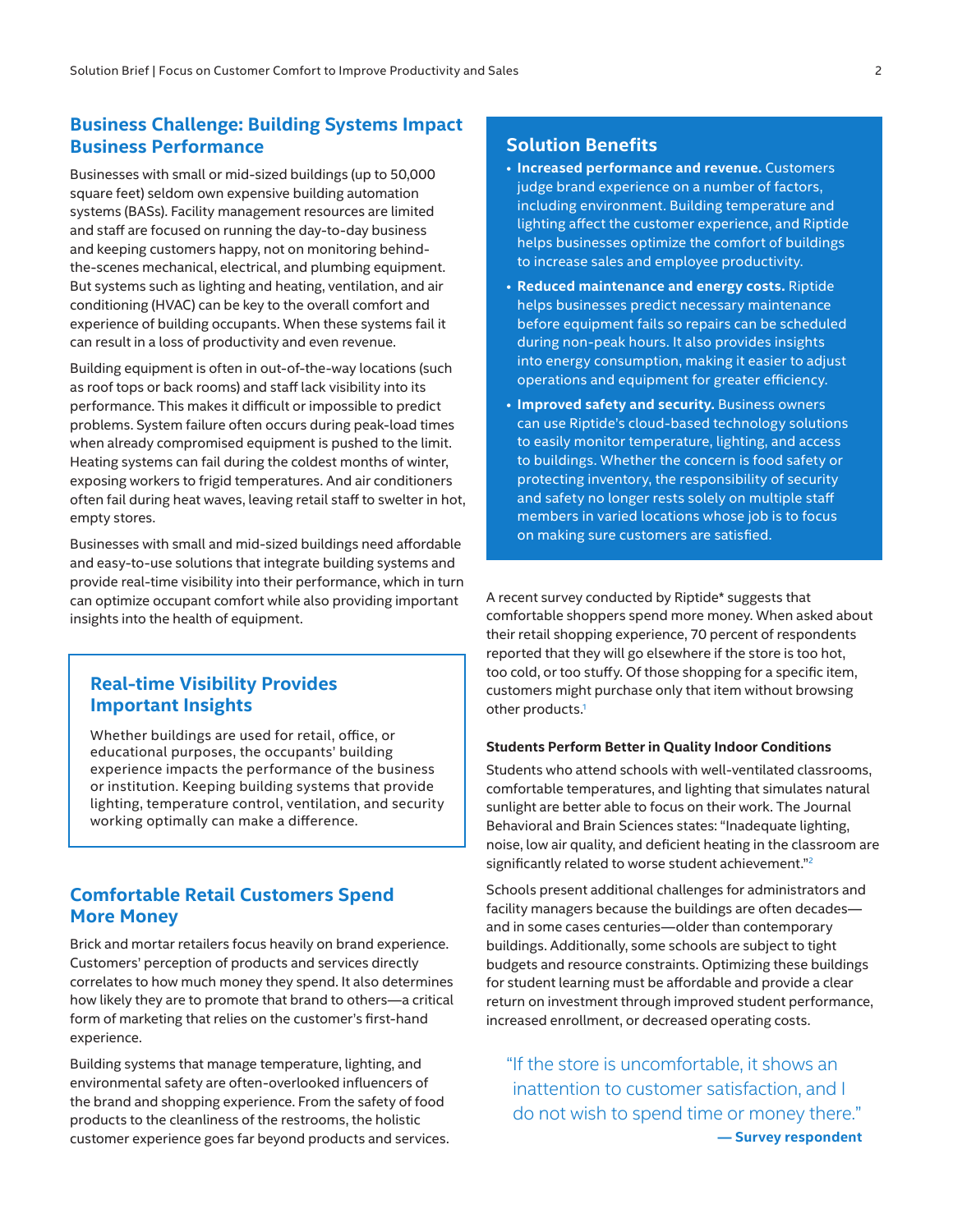#### **Employees are More Productive in Well-lit Environments**

Today, businesses are looking for ways to improve employee productivity and increase retention rates. Job satisfaction is linked with environmental comfort, such as adequate lighting, consistent temperatures, and the organization's commitment to energy conservation. Indoor air quality can impact the number of sick days employees take. A recent study indicated that a 94-percent increase in air quality resulted in a 40-percent increase in employee-reported productivity.<sup>[3](#page-3-2)</sup>

The cost of energy, while an important consideration in controlling building systems, is a fraction of the cost of lost productivity. According to the "3-30-300" rule of thumb, "a typical organization spends \$3 per square foot on annual utilities, \$30 on rent, and \$300 on payroll."[4](#page-3-3) The office building environment is a critical component in optimizing employee productivity.

# **Solution Value: Well-run Businesses Run Smart Buildings**

Riptide solutions for small and mid-sized buildings can help businesses deliver on their core mission. The benefits include:

- **Optimized comfort.** Lighting, temperature, and ventilation can be easily defined to optimize comfort at different times of the day or week. With a user-friendly interface, making on-the-fly adjustments is easy and convenient.
- **Greater equipment efficiency.** Riptide captures information about the health of equipment and proactively alerts owners to problems before equipment fails. Unexpected fixes are often more costly, but advanced notice allows businesses to schedule repairs at convenient times, minimizing the impact to their business. Monitoring also provides insights into energy consumption, allowing business owners to analyze and adjust operations or equipment for greater efficiency.
- **Improved safety and security.** Managing issues such as food safety temperatures, exterior lighting, and automatic door locks are simplified with Riptide. Whether a business employs 5 or 500 people, consistent, predictable building management helps protect inventory, cash, and data.
- **Increased productivity.** Studies have proven that students and employees perform better in well-lit, wellventilated environments with consistent temperatures. Increased employee satisfaction is also linked with better employee retention.
- **Increased revenue.** Retail shoppers associate their experience with the overall brand. They are likely to spend more time and money—as well as recommend the brand to others—when stores are comfortable, well lit, and safe.

Combining the reliability and power of Intel® technology with other third-party products, such as sensors, Riptide's endto-end cloud-based solutions take the pain out of managing building equipment. Using Internet of Things- (IoT) and cloudbased technology, Riptide connects building equipment to control systems that can be monitored and adjusted using a variety of interfaces, including mobile devices.

# **Solution Architecture: Riptide Solutions Built on Intel® IoT Gateway Technology**

Riptide delivers a single, turnkey solution for businesses with small, mid-sized, and multi-site buildings. Intel<sup>®</sup> IoT Gateway Technology provides the foundation for solutions with high-performance, security-focused, and open, ITfriendly systems, including wireless, edge-to-cloud, and IoT innovations (see Figure 2). Data is collected from various existing systems, such as lighting and HVAC, and is then standardized and integrated to provide a clear view of energy consumption and equipment health.



**Figure 2.** Equipment data is collected, transmitted, and analyzed to ensure building systems are functioning within pre-defined policies for lighting, security, and HVAC. A user-friendly interface allows owners and employees to quickly and easily make adjustments or identify problems.